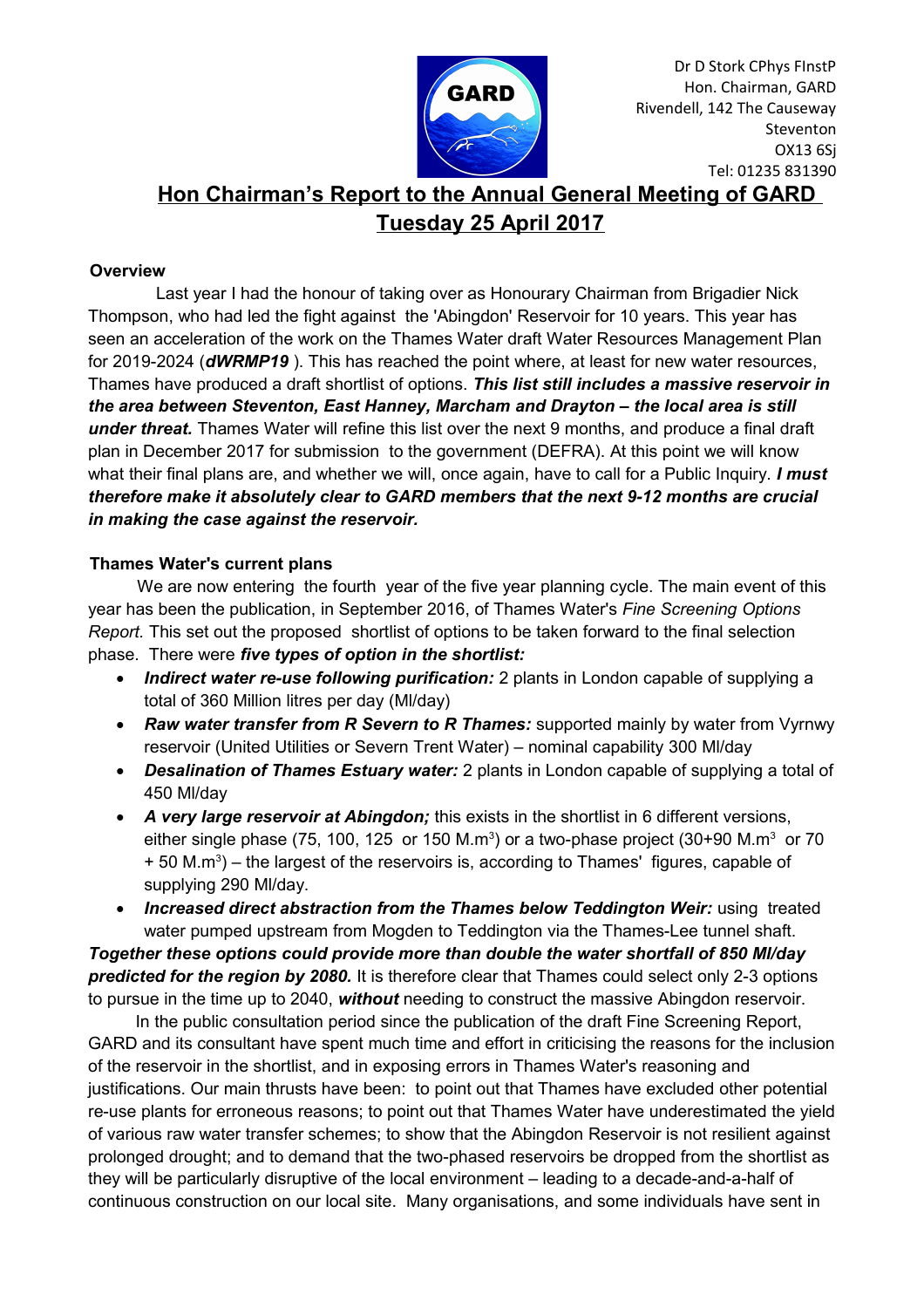criticism of the shortlist of options and the assumptions behind it. GARD were very much to the fore in this, and, indeed, our submission was only exceeded in length by that of the Environment Agency (EA). Although Thames have yet to publish their final report after the consultation, it is clear that they have rejected almost all demands for changes , although they have been forced to do more work, and to backtrack on some details. *We therefore expect that, when the final version of the report and the shortlist is published at the end of April, the large Abingdon resrvoir will be maintained in the options.* We therefore have a struggle on our hands to try to ensure it is not in the final few options at the end of this year.

 Thames Water have been much slower to choose targets and options for their parallel document – on *Demand Management and Water Efficiency measures of 2019-2024.* We do however expect this to come out at the end of April. Thames still have the second - worst leakage record of UK Water companies – nearly 25% of all water supplied is lost through leakage. They also have the second - lowest water-meter penetration amongst UK Water companies – only 35% of households are metered (compared to Southern Water's 85% total). Clearly the pressure must be kept up for Thames to adopt much more aggressive measures to reduce leakage and to increase metering (metered households consume around 15 % less water than un-metered). GARD will maintain the pressure here, and in this matter we are now arguing on the same side as OFWAT and the EA.

#### **Next steps**

GARD has now asked Thames Water to release cost information on its shortlisted options so that we can assess whether each has been fairly costed. We suspect Thames are skewing the estimates to make reservoir options appear cheaper and other options more expensive. We have appealed to OFWAT on this matter, and they essentially support our position. Hopefully we should have some cost information soon. It will then probably be necessary to employ expert consultant help on project and operational costs.

We need to dig deeper into Thames' dubious claim that the reservoir can be resilient to future more severe droughts. Thames are being reluctant to release vital information on this, and if this persists we may have to go to the EA, OFWAT, and if necessary DEFRA, to get them to budge.

Although it remains true that 90% of the future water deficit is caused by London's needs (and approximately 90% of the water from the Abingdon reservoir would be destined for London), Thames Water are quietly 'talking – up ' the deficit due to extra population/housing in Oxfordshire. They have not released an official figure for the Swindon-Oxfordshire (SWOX) deficit by 2080, but it is expected at the end of this month, and we must prepare for a local aspect to the battle. We need to develop our view of the solution to the SWOX deficit (as we did in 2010).

GARD needs to begin continue its political and community outreach, which has recently stepped up (see below), and to seek the more active support of the local councils. We also need to step up our communication with the public, and take the battle to social media (as the other side are beginning to do).

#### **Other recent developments**

Since last December we have stepped up our campaigning. This has incuded:

- Briefing the Local Parish councils at their meetings.
- Holding more regular meetings with CPRE, who remain fully supportive.
- Meetings to brief Vale of the White Horse District Council (the VoWHDC remains opposed to the reservoir plans, and our local councillor, Matthew Barber has been supportive).